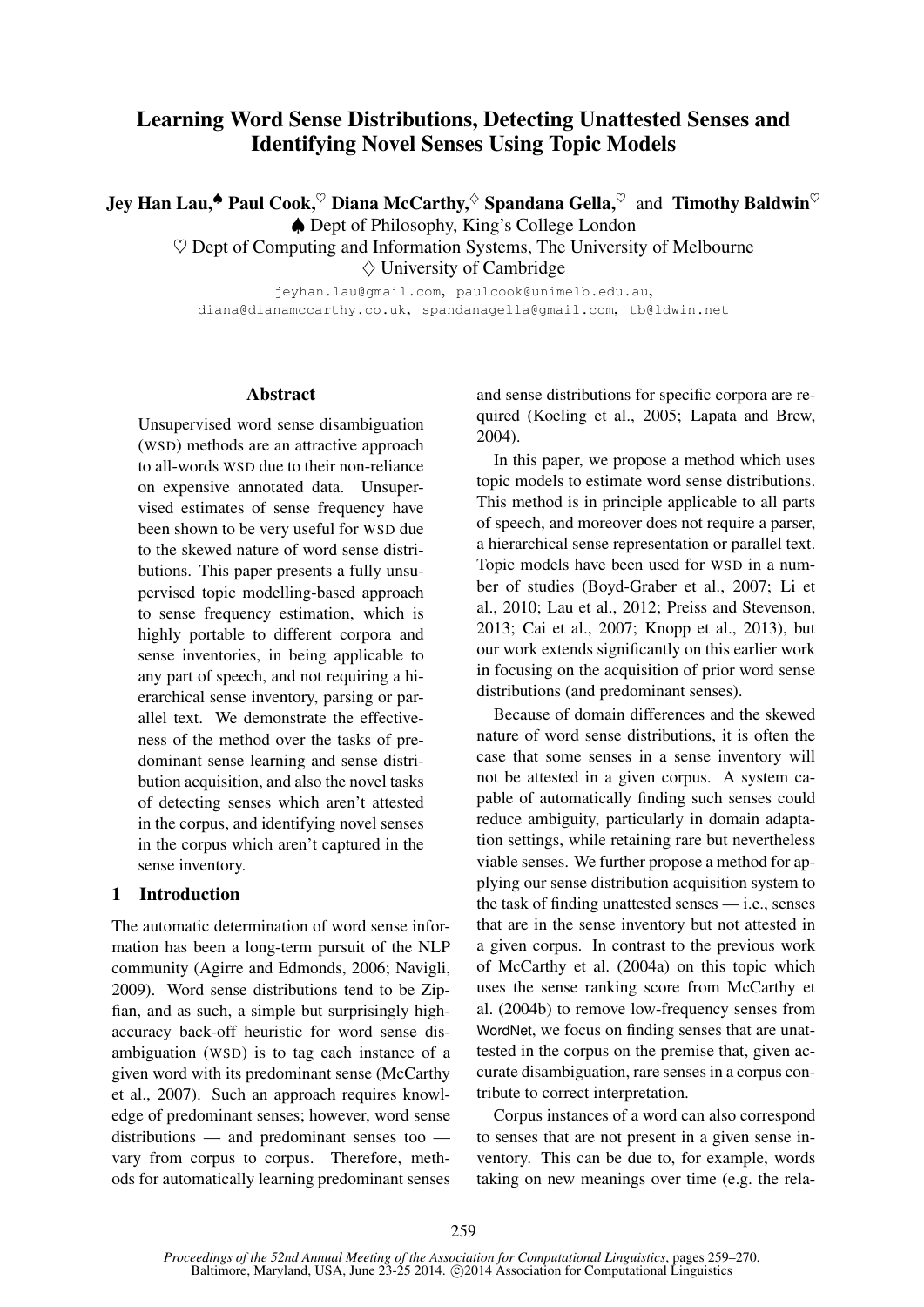tively recent senses of *tablet* and *swipe* related to touchscreen computers) or domain-specific terms not being included in a more general-purpose sense inventory. A system for automatically identifying such novel senses — i.e. senses that are attested in the corpus but not in the sense inventory — would be a very valuable lexicographical tool for keeping sense inventories up-to-date (Cook et al., 2013). We further propose an application of our proposed method to the identification of such novel senses. In contrast to McCarthy et al. (2004b), the use of topic models makes this possible, using topics as a proxy for sense (Brody and Lapata, 2009; Yao and Durme, 2011; Lau et al., 2012). Earlier work on identifying novel senses focused on individual tokens (Erk, 2006), whereas our approach goes further in identifying groups of tokens exhibiting the same novel sense.

# 2 Background and Related Work

There has been a considerable amount of research on representing word senses and disambiguating usages of words in context (WSD) as, in order to produce computational systems that understand and produce natural language, it is essential to have a means of representing and disambiguating word sense. WSD algorithms require word sense information to disambiguate token instances of a given ambiguous word, e.g. in the form of sense definitions (Lesk, 1986), semantic relationships (Navigli and Velardi, 2005) or annotated data (Zhong and Ng, 2010). One extremely useful piece of information is the word sense prior or expected word sense frequency distribution. This is important because word sense distributions are typically skewed (Kilgarriff, 2004), and systems do far better when they take bias into account (Agirre and Martinez, 2004).

Typically, word frequency distributions are estimated with respect to a sense-tagged corpus such as SemCor (Miller et al., 1993), a 220,000 word corpus tagged with WordNet (Fellbaum, 1998) senses. Due to the expense of hand tagging, and sense distributions being sensitive to domain and genre, there has been some work on trying to estimate sense frequency information automatically (McCarthy et al., 2004b; Chan and Ng, 2005; Mohammad and Hirst, 2006; Chan and Ng, 2006). Much of this work has been focused on ranking word senses to find the predominant sense in a given corpus (McCarthy et al., 2004b; Mohammad

and Hirst, 2006), which is a very powerful heuristic approach to WSD. Most WSD systems rely upon this heuristic for back-off in the absence of strong contextual evidence (McCarthy et al., 2007). Mc-Carthy et al. (2004b) proposed a method which relies on distributionally similar words (nearest neighbours) associated with the target word in an automatically acquired thesaurus (Lin, 1998). The distributional similarity scores of the nearest neighbours are associated with the respective target word senses using a WordNet similarity measure, such as those proposed by Jiang and Conrath (1997) and Banerjee and Pedersen (2002). The word senses are ranked based on these similarity scores, and the most frequent sense is selected for the corpus that the distributional similarity thesaurus was trained over.

As well as sense ranking for predominant sense acquisition, automatic estimates of sense frequency distribution can be very useful for WSD for training data sampling purposes (Agirre and Martinez, 2004), entropy estimation (Jin et al., 2009), and prior probability estimates, all of which can be integrated within a WSD system (Chan and Ng, 2005; Chan and Ng, 2006; Lapata and Brew, 2004). Various approaches have been adopted, such as normalizing sense ranking scores to obtain a probability distribution (Jin et al., 2009), using subcategorisation information as an indication of verb sense (Lapata and Brew, 2004) or alternatively using parallel text (Chan and Ng, 2005; Chan and Ng, 2006; Agirre and Martinez, 2004).

The work of Boyd-Graber and Blei (2007) is highly related in that it extends the method of Mc-Carthy et al. (2004b) to provide a generative model which assumes the words in a given document are generated according to the topic distribution appropriate for that document. They then predict the most likely sense for each word in the document based on the topic distribution and the words in context ("corroborators"), each of which, in turn, depends on the document's topic distribution. Using this approach, they get comparable results to McCarthy et al. when context is ignored (i.e. using a model with one topic), and at most a  $1\%$  improvement on SemCor when they use more topics in order to take context into account. Since the results do not improve on McCarthy et al. as regards sense distribution acquisition irrespective of context, we will compare our model with that proposed by McCarthy et al.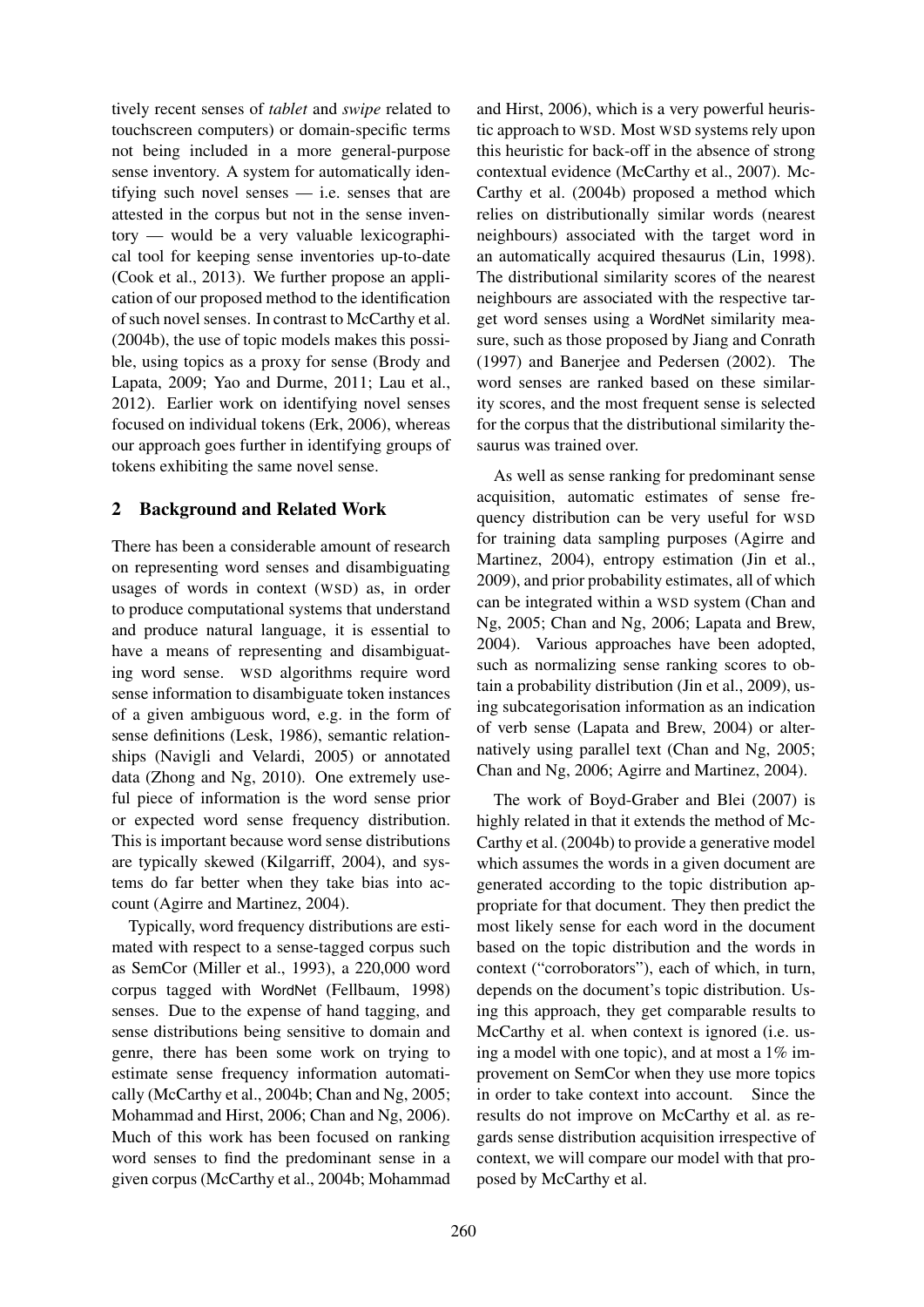Recent work on finding novel senses has tended to focus on comparing diachronic corpora (Sagi et al., 2009; Cook and Stevenson, 2010; Gulordava and Baroni, 2011) and has also considered topic models (Lau et al., 2012). In a similar vein, Peirsman et al. (2010) considered the identification of words having a sense particular to one language variety with respect to another (specifically Belgian and Netherlandic Dutch). In contrast to these studies, we propose a model for comparing a corpus with a sense inventory. Carpuat et al. (2013) exploit parallel corpora to identify words in domain-specific monolingual corpora with previously-unseen translations; the method we propose does not require parallel data.

# 3 Methodology

Our methodology is based on the WSI system described in Lau et al.  $(2012)$ , which has been shown (Lau et al., 2012; Lau et al., 2013a; Lau et al., 2013b) to achieve state-of-the-art results over the WSI tasks from SemEval-2007 (Agirre and Soroa, 2007), SemEval-2010 (Manandhar et al., 2010) and SemEval-2013 (Navigli and Vannella, 2013; Jurgens and Klapaftis, 2013). The system is built around a Hierarchical Dirichlet Process (HDP: Teh et al. (2006)), a non-parametric variant of a Latent Dirichlet Allocation topic model (Blei et al., 2003) where the model automatically optimises the number of topics in a fully-unsupervised fashion over the training data.

To learn the senses of a target lemma, we train a single topic model per target lemma. The system reads in a collection of usages of that lemma, and automatically induces topics (= senses) in the form of a multinomial distribution over words, and per-usage topic assignments (= probabilistic sense assignments) in the form of a multinomial distribution over topics. Following Lau et al. (2012), we assign one topic to each usage by selecting the topic that has the highest cumulative probability density, based on the topic allocations of all words in the context window for that usage.<sup>2</sup> Note that in their original work, Lau et al. (2012) experimented with the use of features extracted from a dependency parser. Due to the computational overhead associated with these features, and the fact that the empirical impact of the features was found to be

marginal, we make no use of parser-based features in this paper. $3$ 

The induced topics take the form of word multinomials, and are often represented by the top- $N$ words in descending order of conditional probability. We interpret each topic as a sense of the target lemma.<sup>4</sup> To illustrate this, we give the example of topics induced by the HDP model for *network* in Table 1.

We refer to this method as HDP-WSI henceforth.<sup>5</sup>

In predominant sense acquisition, the task is to learn, for each target lemma, the most frequently occurring word sense in a particular domain or corpus, relative to a predefined sense inventory. The WSI system provides us with a topic allocation per usage of a given word, from which we can derive a distribution of topics over usages and a predominant topic. In order to map this onto the predominant sense, we need to have some way of aligning a topic with a sense. We design our topic– sense alignment methodology with portability in mind — it should be applicable to any sense inventory. As such, our alignment methodology assumes only that we have access to a conventional sense gloss or definition for each sense, and does not rely on ontological/structural knowledge (e.g. the WordNet hierarchy).

To compute the similarity between a sense and a topic, we first convert the words in the gloss/definition into a multinomial distribution over words, based on simple maximum likelihood estimation.<sup>6</sup> We then calculate the Jensen– Shannon divergence between the multinomial distribution (over words) of the gloss and that of the topic, and convert the divergence value into a similarity score by subtracting it from 1. Formally, the similarity sense  $s_i$  and topic  $t_j$  is:

$$
\text{sim}(s_i, t_j) = 1 - \text{JS}(S||T) \tag{1}
$$

where  $S$  and  $T$  are the multinomial distributions

 ${}^{1}$ Based on the implementation available at: https:// github.com/jhlau/hdp-wsi

 $2$ This includes all words in the usage sentence except stopwords, which were filtered in the preprocessing step.

<sup>&</sup>lt;sup>3</sup>For hyper-parameters  $\alpha$  and  $\gamma$ , we used 0.1 for both. We did not tune the parameters, and opted to use the default parameters introduced in Teh et al. (2006).

<sup>&</sup>lt;sup>4</sup>To avoid confusion, we will refer to the HDP-induced topics as *topics*, and reserve the term *sense* to denote senses in a sense inventory.

<sup>&</sup>lt;sup>5</sup>The code used to learn predominant sense and run all experiments described in this paper is available at: https: //github.com/jhlau/predom\_sense.

<sup>&</sup>lt;sup>6</sup>Words are tokenised using OpenNLP and lemmatised with Morpha (Minnen et al., 2001). We additionally remove the target lemma, stopwords and words that are less than 3 characters in length.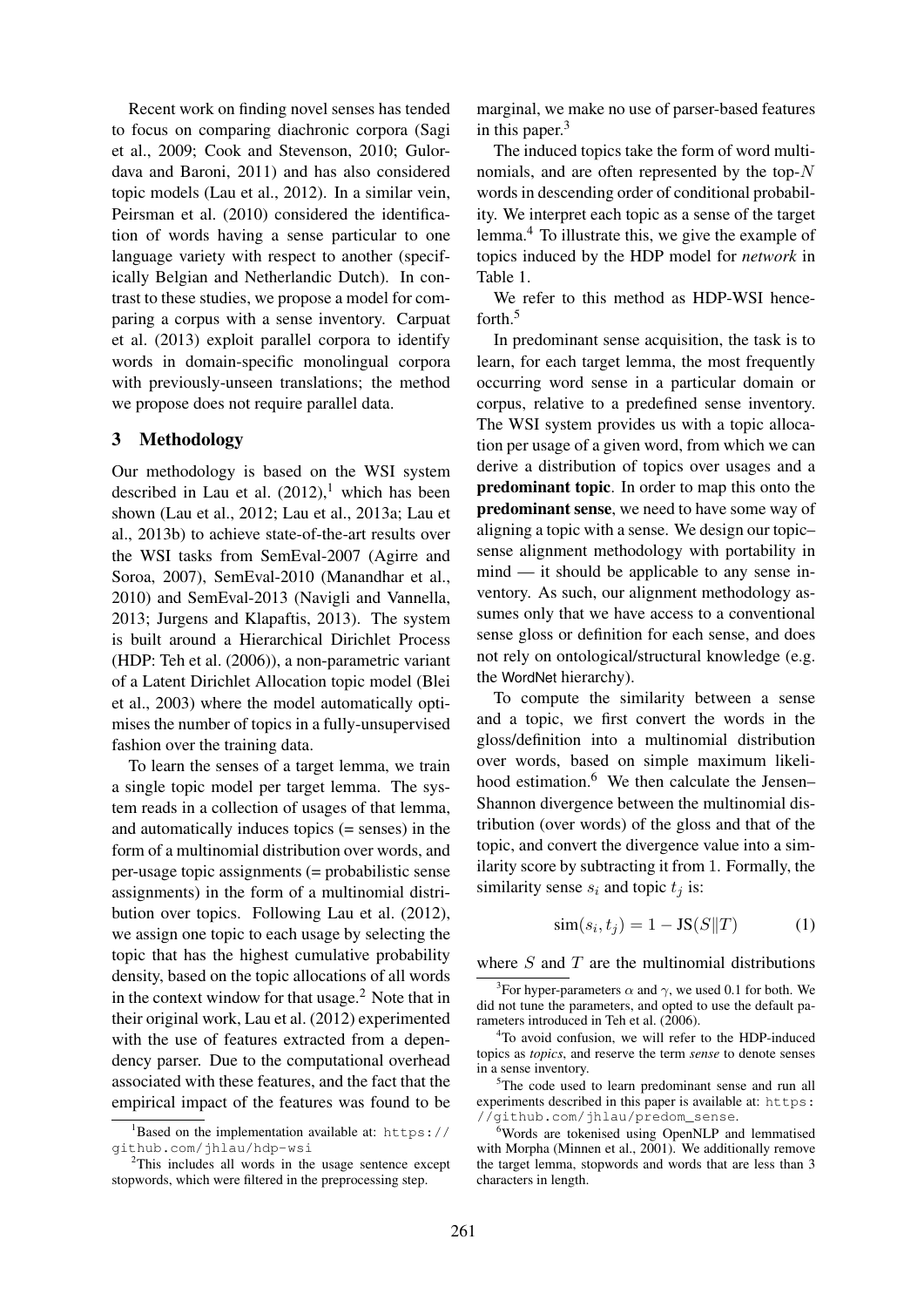| <b>Topic Num</b> | Top-10 Terms                                                                           |
|------------------|----------------------------------------------------------------------------------------|
|                  | network support @card@ information research service group development community member |
|                  | service @card@ road company transport rail area government network public              |
|                  | network social model system family structure analysis form relationship neural         |
| 4                | network @card@computer system service user access internet datum server                |
|                  | system network management software support corp company service application product    |
| b                | $@card@$ radio news television show bbc programme call think film                      |
|                  | police drug criminal terrorist intelligence network vodafone iraq attack cell          |
|                  | network atm manager performance craigavon group conference working modelling assistant |
|                  | root panos comenius etd unipalm lse brazil telephone xxx discuss                       |

Table 1: An example to illustrate the topics induced for *network* by the HDP model. The top-10 highest probability terms are displayed to represent each topic (*@card@* denotes a tokenised cardinal number).

over words for sense  $s_i$  and topic  $t_j$ , respectively, and  $JS(X||Y)$  is the Jensen–Shannon divergence for distribution  $X$  and  $Y$ .

To learn the predominant sense, we compute the prevalence score of each sense and take the sense with the highest prevalence score as the predominant sense. The prevalence score for a sense is computed by summing the product of its similarity scores with each topic (i.e.  $\text{sim}(s_i, t_j)$ ) and the prior probability of the topic in question (based on maximum likelihood estimation). Formally, the prevalence score of sense  $s_i$  is given as follows:

prevalence
$$
(s_i)
$$
 =  $\sum_{j}$  (sim $(s_i, t_j)$  ×  $P(t_j)$ ) (2)  
=  $\sum_{j}$   $\left(\text{sim}(s_i, t_j) \times \frac{f(t_j)}{\sum_{k}^{T} f(t_k)}\right)$ 

where  $f(t_j)$  is the frequency of topic  $t_j$  (i.e. the number of usages assigned to topic  $t_i$ ), and T is the number of topics.

The intuition behind the approach is that the predominant sense should be the sense that has relatively high similarity (in terms of lexical overlap) with high-probability topic(s).

# 4 **WordNet** Experiments

We first test the proposed method over the tasks of predominant sense learning and sense distribution induction, using the WordNet-tagged dataset of Koeling et al. (2005), which is made up of 3 collections of documents: a domain-neutral corpus (BNC), and two domain-specific corpora (SPORTS and FINANCE). For each domain, annotators were asked to sense-annotate a random selection of sentences for each of 40 target nouns, based on WordNet v1.7. The predominant sense and distribution across senses for each target lemma was obtained by aggregating over the sense annotations. The authors evaluated their method in terms of WSD accuracy over a given corpus, based on assigning all instances of a target word with the predominant sense learned from that corpus. For the remainder of the paper, we denote their system as MKWC.

To compare our system (HDP-WSI) with MKWC, we apply it to the three datasets of Koeling et al. (2005). For each dataset, we use HDP to induce topics for each target lemma, compute the similarity between the topics and the WordNet senses (Equation (1)), and rank the senses based on the prevalence scores (Equation (2)). In addition to the WSD accuracy based on the predominant sense inferred from a particular corpus, we additionally compute: (1)  $Acc<sub>UB</sub>$ , the upper bound for the first sense-based WSD accuracy (using the gold standard predominant sense for disambiguation); $7$  and (2) ERR, the error rate reduction between the accuracy for a given system (Acc) and the upper bound  $(Acc<sub>UB</sub>)$ , calculated as follows:

$$
ERR = 1 - \frac{Acc_{UB} - Acc}{Acc_{UB}}
$$

Looking at the results in Table 2, we see little difference in the results for the two methods, with MKWC performing better over two of the datasets (BNC and SPORTS) and HDP-WSI performing better over the third (FINANCE), but all differences are small. Based on the McNemar's Test with Yates correction for continuity, MKWC is significantly better over BNC and HDP-WSI is significantly better over FINANCE ( $p < 0.0001$ ) in both cases), but the difference over SPORTS is not statistically significance ( $p > 0.1$ ). Note that there is still much room for improvement with

The upper bound for a WSD approach which tags all token occurrences of a given word with the same sense, as a first step towards context-sensitive unsupervised WSD.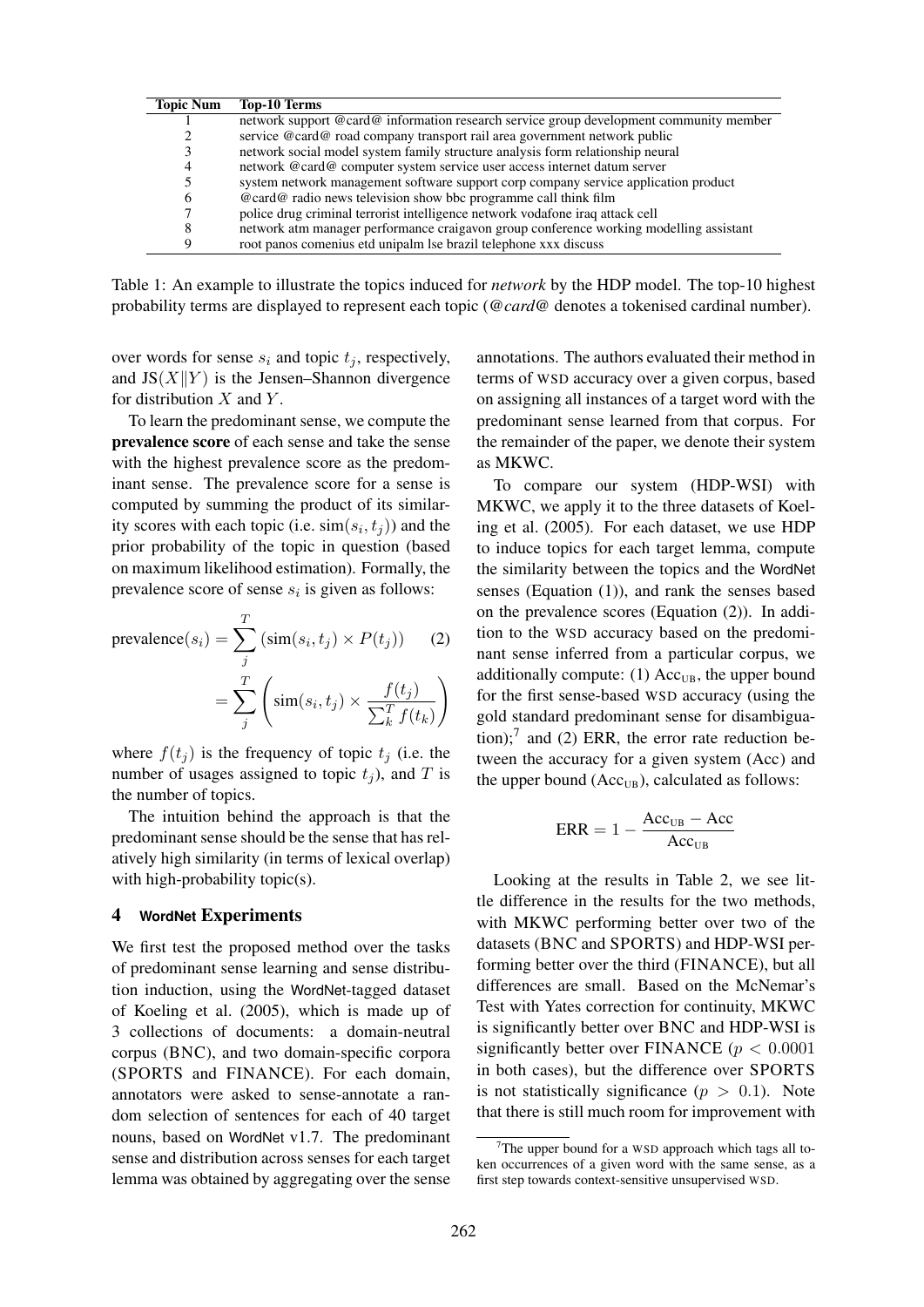| <b>Dataset</b> | $FS_{\text{CORPUS}}$ | <b>MKWC</b>  | HDP-WSI      |
|----------------|----------------------|--------------|--------------|
|                | Acc <sub>UB</sub>    | Acc ERR      | Acc ERR      |
| <b>BNC</b>     | 0.524                | 0.407(0.777) | 0.376(0.718) |
| <b>FINANCE</b> | 0.801                | 0.499(0.623) | 0.555(0.693) |
| <b>SPORTS</b>  | 0.774                | 0.437(0.565) | 0.422(0.545) |

Table 2: WSD accuracy for MKWC and HDP-WSI on the WordNet-annotated datasets, as compared to the upper-bound based on actual first sense in the corpus (higher values indicate better performance; the best system in each row [other than the  $FS<sub>CORPUS</sub>$  upper bound] is indicated in boldface).

| Dataset        | MKWC. | <b>HDP-WSI</b> |
|----------------|-------|----------------|
| BNC.           | 0.226 | 0.214          |
| <b>FINANCE</b> | 0.426 | 0.375          |
| <b>SPORTS</b>  | 0.420 | 0.363          |

Table 3: Sense distribution evaluation of MKWC and HDP-WSI on the WordNet-annotated datasets, evaluated using JS divergence (lower values indicate better performance; the best system in each row is indicated in boldface).

both systems, as we see in the gap between the upper bound (based on perfect determination of the first sense) and the respective system accuracies.

Given that both systems compute a continuousvalued prevalence score for each sense of a target lemma, a distribution of senses can be obtained by normalising the prevalence scores across all senses. The predominant sense learning task of McCarthy et al. (2007) evaluates the ability of a method to identify only the head of this distribution, but it is also important to evaluate the full sense distribution (Jin et al., 2009). To this end, we introduce a second evaluation metric: the Jensen–Shannon (JS) divergence between the inferred sense distribution and the gold-standard sense distribution, noting that smaller values are better in this case, and that it is now theoretically possible to obtain a JS divergence of 0 in the case of a perfect estimate of the sense distribution. Results are presented in Table 3.

HDP-WSI consistently achieves lower JS divergence, indicating that the distribution of senses that it finds is closer to the gold standard distribution. Testing for statistical significance over the paired JS divergence values for each lemma using the Wilcoxon signed-rank test, the result for FI-NANCE is significant ( $p < 0.05$ ) but the results for the other two datasets are not ( $p > 0.1$  in each case).

| <b>Dataset</b> | <b>FS</b> CORPUS  | $FS_{\rm DICT}$ | <b>HDP-WSI</b> |
|----------------|-------------------|-----------------|----------------|
|                | $Acc_{\text{IB}}$ | Acc ERR         | Acc ERR        |
| <b>UKWAC</b>   | 0.574             | 0.387(0.674)    | 0.514(0.895)   |
| <b>TWITTER</b> | 0.468             | 0.297(0.635)    | 0.335(0.716)   |

Table 4: WSD accuracy for HDP-WSI on the Macmillan-annotated datasets, as compared to the upper-bound based on actual first sense in the corpus (higher values indicate better performance; the **best** system in each row [other than the  $FS_{CORPIIS}$ upper bound] is indicated in boldface).

| <b>Dataset</b> | $FS_{\rm CORPIIS}$ | $FS_{\rm DICT}$ | HDP-WSI |
|----------------|--------------------|-----------------|---------|
| <b>UKWAC</b>   | 0.210              | 0.393           | 0.156   |
| TWITTER        | 0.259              | 0.472           | 0.171   |

Table 5: Sense distribution evaluation of HDP-WSI on the Macmillan-annotated datasets as compared to corpus- and dictionary-based first sense methods, evaluated using JS divergence (lower values indicate better performance; the best system in each row is indicated in boldface).

To summarise, the results for MKWC and HDP-WSI are fairly even for predominant sense learning (each outperforms the other at a level of statistical significance over one dataset), but HDP-WSI is better at inducing the overall sense distribution.

It is important to bear in mind that MKWC in these experiments makes use of full-text parsing in calculating the distributional similarity thesaurus, and the WordNet graph structure in calculating the similarity between associated words and different senses. Our method, on the other hand, uses no parsing, and only the synset definitions (and not the graph structure) of WordNet. <sup>8</sup> The non-reliance on parsing is significant in terms of portability to text sources which are less amenable to parsing (such as Twitter: (Baldwin et al., 2013)), and the non-reliance on the graph structure of WordNet is significant in terms of portability to conventional "flat" sense inventories. While comparable results on a different dataset have been achieved with a proximity thesaurus (McCarthy et al., 2007) compared to a dependency one, $9$  it is not stated how

 ${}^{8}$ McCarthy et al. (2004b) obtained good results with definition overlap, but their implementation uses the relation structure alongside the definitions (Banerjee and Pedersen, 2002). Iida et al. (2008) demonstrate that further extensions using distributional data are required when applying the method to resources without hierarchical relations.

<sup>&</sup>lt;sup>9</sup>The thesauri used in the reimplementation of MKWC in this paper were obtained from http://webdocs.cs. ualberta.ca/˜lindek/downloads.htm.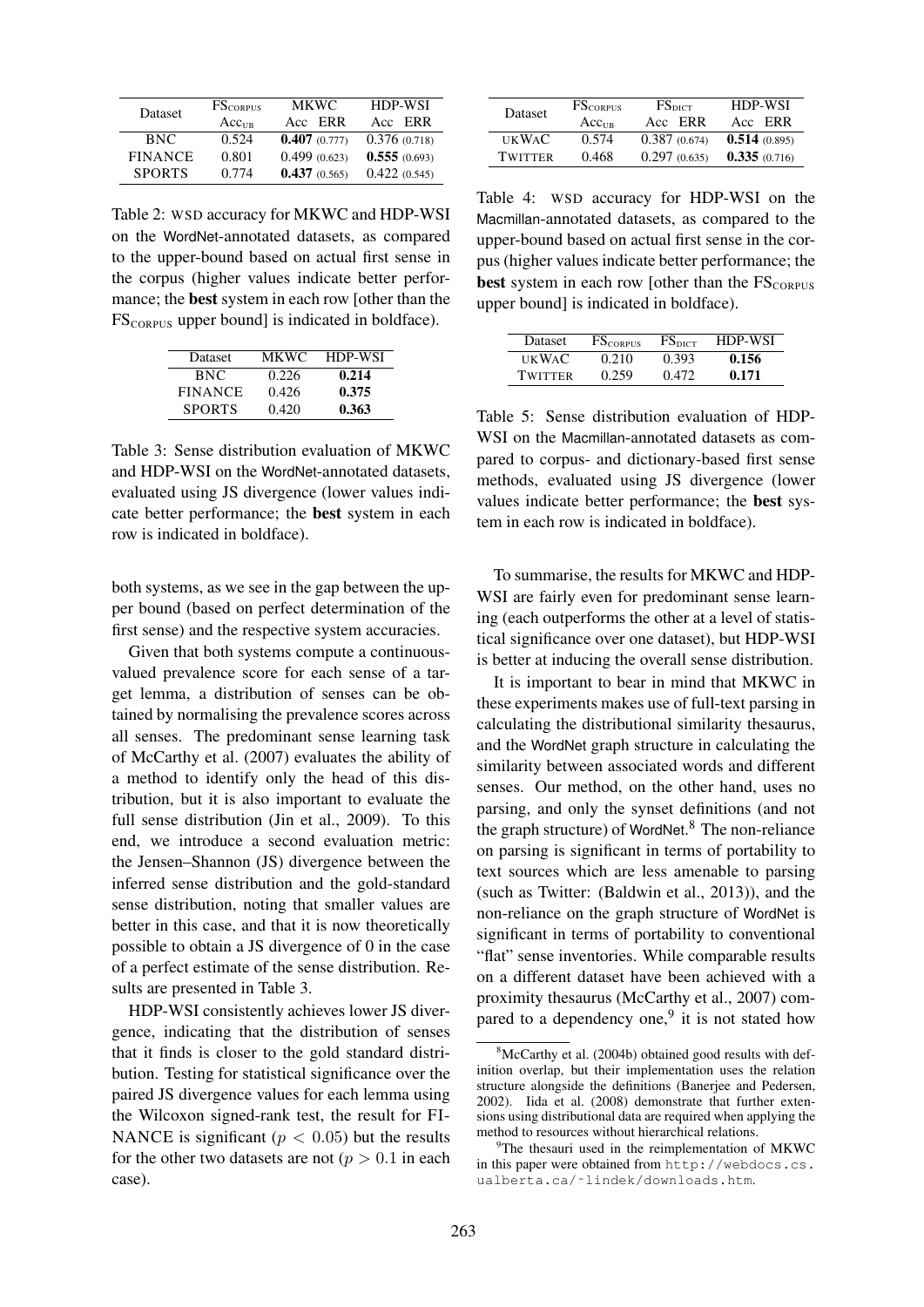wide a window is needed for the proximity thesaurus. This could be a significant issue with Twitter data, where context tends to be limited. In the next section, we demonstrate the robustness of the method in experimenting with two new datasets, based on Twitter and a web corpus, and the Macmillan English Dictionary.

# 5 **Macmillan** Experiments

In our second set of experiments, we move to a new dataset (Gella et al., to appear) based on text from ukWaC (Ferraresi et al., 2008) and Twitter, and annotated using the Macmillan English Dictionary<sup>10</sup> (henceforth "Macmillan"). For the purposes of this research, the choice of Macmillan is significant in that it is a conventional dictionary with sense definitions and examples, but no linking between senses. $^{11}$  In terms of the original research which gave rise to the sense-tagged dataset, Macmillan was chosen over WordNet for reasons including: (1) the well-documented difficulties of sense tagging with fine-grained WordNet senses (Palmer et al., 2004; Navigli et al., 2007); (2) the regular update cycle of Macmillan (meaning it contains many recently-emerged senses); and (3) the finding in a preliminary sense-tagging task that it better captured Twitter usages than WordNet (and also OntoNotes: Hovy et al. (2006)).

The dataset is made up of 20 target nouns which were selected to span the high- to mid-frequency range in both Twitter and the ukWaC corpus, and have at least 3 Macmillan senses. The average sense ambiguity of the 20 target nouns in Macmillan is 5.6 (but 12.3 in WordNet). 100 usages of each target noun were sampled from each of Twitter (from a crawl over the time period Jan 3–Feb 28, 2013 using the Twitter Streaming API) and ukWaC, after language identification using langid.py (Lui and Baldwin, 2012) and POS tagging (based on the CMU ARK Twitter POS tagger v2.0 (Owoputi et al., 2012) for Twitter, and the POS tags provided with the corpus for ukWaC). Amazon Mechanical Turk (AMT) was then used to 5-way sense-tag each usage relative to Macmillan, including allowing the annotators the option to label a usage as "Other" in instances where the usage was not captured by any of the Macmillan senses. After quality control over the annotators/annotations (see

Gella et al. (to appear) for details), and aggregation of the annotations into a single sense per usage (possibly "Other"), there were 2000 sense-tagged ukWaC sentences and Twitter messages over the 20 target nouns. We refer to these two datasets as UKWAC and TWITTER henceforth.

To apply our method to the two datasets, we use HDP-WSI to train a model for each target noun, based on the combined set of usages of that lemma in each of the two background corpora, namely the original Twitter crawl that gave rise to the TWIT-TER dataset, and all of ukWaC.

#### 5.1 Learning Sense Distributions

As in Section 4, we evaluate in terms of WSD accuracy (Table 4) and JS divergence over the gold-standard sense distribution (Table 5). We also present the results for: (a) a supervised baseline (" $FS<sub>CORPUS</sub>$ "), based on the most frequent sense in the corpus; and (b) an unsupervised baseline (" $FS<sub>DICT</sub>$ "), based on the first-listed sense in Macmillan. In each case, the sense distribution is based on allocating all probability mass for a given word to the single sense identified by the respective method.

We first notice that, despite the coarser-grained senses of Macmillan as compared to WordNet, the upper bound WSD accuracy using Macmillan is comparable to that of the WordNet-based datasets over the balanced BNC, and quite a bit lower than that of the two domain corpora of Koeling et al. (2005). This suggests that both datasets are diverse in domain and content.

In terms of WSD accuracy, the results over UKWAC (ERR =  $0.895$ ) are substantially higher than those for BNC, while those over TWITTER  $(ERR = 0.716)$  are comparable. The accuracy is significantly higher than the dictionary-based first sense baseline  $(FS<sub>DICT</sub>)$  over both datasets (McNemar's test;  $p < 0.0001$ ), and the ERR is also considerably higher than for the two domain datasets in Section 4 (FINANCE and SPORTS). One cause of difficulty in sense-modelling TWITTER is large numbers of missing senses, with 12.3% of usages in TWITTER and 6.6% in UKWAC having no corresponding Macmillan sense.<sup>12</sup> This challenges the assumption built into the sense prevalence calculation that all topics will align to a preexisting sense, a point we return to in Section 5.2.

<sup>10</sup>http://www.macmillandictionary.com/

<sup>&</sup>lt;sup>11</sup>Strictly speaking, there is limited linking in the form of sets of synonyms in Macmillan, but we choose to not use this information in our research.

 $12$ The relative occurrence of unlisted/unclear senses in the datasets of Koeling et al. (2005) is comparable to UKWAC.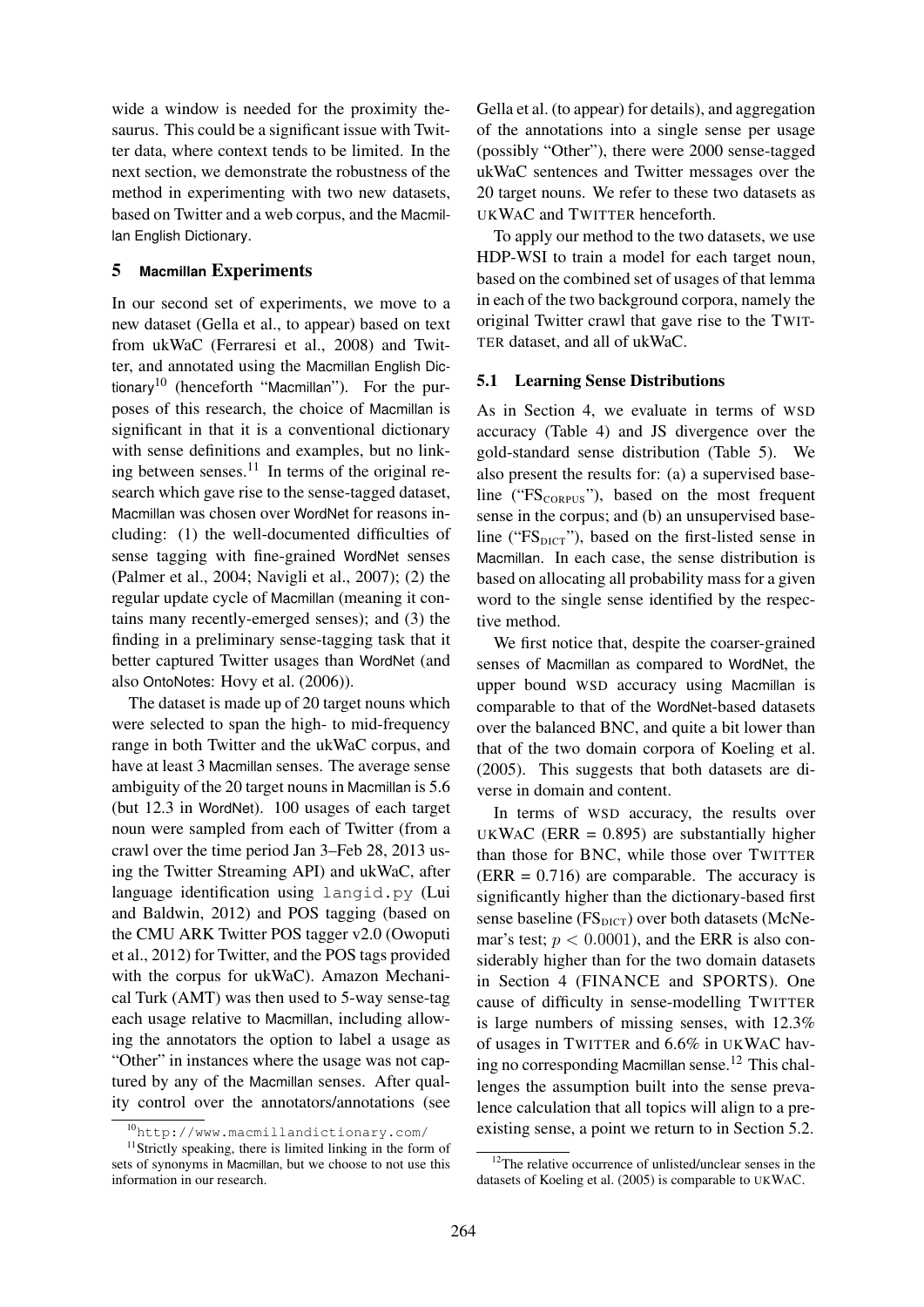| <b>Dataset</b> | P    | R.   | F    |
|----------------|------|------|------|
| <b>UKWAC</b>   | 0.73 | 0.85 | 0.74 |
| <b>TWITTER</b> | 0.56 | 0.88 | 0.65 |

Table 6: Evaluation of our method for identifying unattested senses, averaged over 10 runs of 10 fold cross validation

The JS divergence results for both datasets are well below (= better than) the results for all three WordNet-based datasets, and also superior to both the supervised and unsupervised first-sense baselines. Part of the reason for this improvement is simply that the average polysemy in Macmillan  $(5.6)$ senses per target lemma) is slightly less than in WordNet  $(6.7 \text{ senses per target lemma})$ ,<sup>13</sup> making the task slightly easier in the Macmillan case.

# 5.2 Identification of Unattested Senses

We observed in Section 5.1 that there are relatively frequent occurrences of usages (e.g. 12.3% for TWITTER) which aren't captured by Macmillan. Conversely, there are also senses in Macmillan which aren't attested in the annotated sample of usages. Specifically, of the 112 senses defined for the 20 target lemmas,  $25 (= 22.3\%)$  of the senses are not attested in the 2000 usages in either corpora. Given that our methodology computes a prevalence score for each sense, it can equally be applied to the detection of these unattested senses, and it is this task that we address in this section: the identification of senses that are defined in the sense inventory but not attested in a given corpus.

Intuitively, an unused sense should have low similarity with the HDP induced topics. As such, we introduce sense-to-topic affinity, a measure that estimates how likely a sense is not attested in the corpus:

st-affinity
$$
(s_i)
$$
 = 
$$
\frac{\sum_{j}^{T} \text{sim}(s_i, t_j)}{\sum_{k}^{S} \sum_{l}^{T} \text{sim}(s_k, t_l)}
$$
(3)

where  $\sin(s_i, t_j)$  is carried over from Equation (1), and  $T$  and  $S$  represent the number of topics and senses, respectively.

We treat the task of identification of unused senses as a binary classification problem, where the goal is to find a sense-to-topic affinity threshold below which a sense will be considered to be unused. We pool together all the senses and run 10-fold cross validation to learn the threshold for identifying unused senses,  $14$  evaluated using sense-level precision  $(P)$ , recall  $(R)$  and F-score  $(F)$  at detecting unattested senses. We repeat the experiment 10 times (partitioning the items randomly into folds) and collect the mean precision, recall and F-scores across the 10 runs. We found encouraging results for the task, as detailed in Table 6. For the threshold, the average value with standard deviation is  $0.092 \pm 0.044$  over UKWAC and 0.125±0.052 over TWITTER, indicating relative stability in the value of the threshold both internally within a dataset, and also across datasets.

# 5.3 Identification of Novel Senses

In both TWITTER and UKWAC, we observed frequent occurrences of usages of our target nouns which didn't map onto a pre-existing Macmillan sense. A natural question to ask is whether our method can be used to predict word senses that are missing from our sense inventory, and identify usages associated with each such missing sense. We will term these "novel senses", and define "novel sense identification" to be the task of identifying new senses that are not recorded in the inventory but are seen in the corpus.

An immediate complication in evaluating novel sense identification is that we are attempting to identify senses which explicitly aren't in our sense inventory. This contrasts with the identification of unattested senses, e.g., where we were attempting to identify which of the *known* senses wasn't observed in the corpus. Also, while we have annotations of "Other" usages in TWITTER and UKWAC, there is no real expectation that all such usages will correspond to the same sense: in practice, they are attributable to a myriad of effects such as incorporation in a non-compositional multiword expression, and errors in POS tagging (i.e. the usage not being nominal). As such, we can't use the "Other" annotations to evaluate novel sense identification. The evaluation of systems for this task is a known challenge, which we address similarly to Erk (2006) by artificially synthesising novel senses through removal of senses from the sense inventory. In this way, even if we remove multiple senses for a given word, we still have access to information about which usages correspond to

<sup>&</sup>lt;sup>13</sup>Note that the set of lemmas differs between the respective datasets, so this isn't an accurate reflection of the relative granularity of the two dictionaries.

<sup>&</sup>lt;sup>14</sup>We used a fixed step and increment at steps of 0.001, up to the max value of st-affinity when optimising the threshold.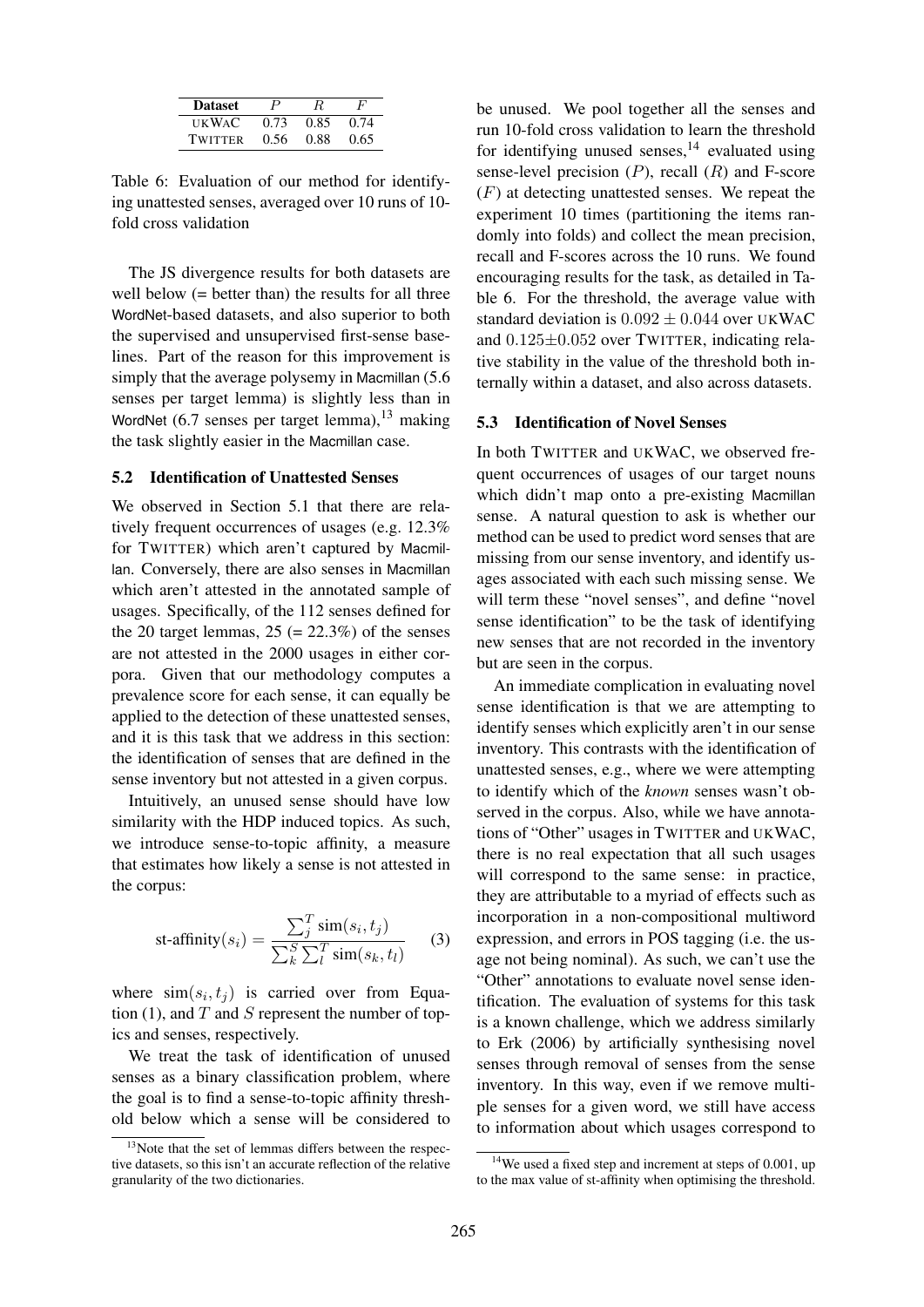| No. Lemmas with<br>a Removed Sense | <b>Relative Freq</b><br>of Removed Sense | <b>Threshold</b><br>$Mean \pm stdev$ | P    | R    |      |
|------------------------------------|------------------------------------------|--------------------------------------|------|------|------|
|                                    | $0.0 - 0.2$                              | $0.052 + 0.009$                      | 0.35 | 0.42 | 0.36 |
|                                    | $0.2 - 0.4$                              | $0.089 + 0.024$                      | 0.24 | 0.59 | 0.29 |
|                                    | $0.4 - 0.6$                              | $0.061 \pm 0.004$                    | 0.63 | 0.64 | 0.63 |

Table 7: Classification of usages with novel sense for all target lemmas.

| No. Lemmas with<br>a Removed Sense | <b>Relative Freq</b><br>of Removed Sense | <b>Threshold</b><br>Mean+stdev |      |      |      |
|------------------------------------|------------------------------------------|--------------------------------|------|------|------|
|                                    | $0.2 - 0.4$                              | $0.093 + 0.023$                | 0.50 | 0.66 | 0.52 |
|                                    | $0.4 - 0.6$                              | $0.099 \pm 0.018$              | 0.73 | 0.90 | 0.80 |

Table 8: Classification of usages with novel sense for target lemmas with a removed sense.

which novel sense. An additional advantage of this procedure is that it allows us to control an important property of novel senses: their frequency of occurrence.

In the experiments that follow, we randomly select senses for removal from three frequency bands: low, medium and high frequency senses. Frequency is defined by relative occurrence in the annotated usages: low =  $0.0-0.2$ ; medium =  $0.2-$ 0.4; and high  $= 0.4 - 0.6$ . Note that we do not consider high-frequency senses with frequency higher than 0.6, as it is rare for a medium- to highfrequency word to take on a novel sense which is then the predominant sense in a given corpus. Note also that not all target lemmas will have a novel sense through synthesis, as they may have no senses that fall within the indicated bounds of relative occurrence (e.g. if  $> 60\%$  of usages are a single sense). For example, only 6 of our 20 target nouns have senses which are candidates for highfrequency novel senses.

As before, we treat the novel sense identification task as a classification problem, although with a significantly different formulation: we are no longer attempting to identify pre-existing senses, as novel senses are by definition not included in the sense inventory. Instead, we are seeking to identify clusters of usages which are instances of a novel sense, e.g. for presentation to a lexicographer as part of a dictionary update process (Rundell and Kilgarriff, 2011; Cook et al., 2013). That is, for each usage, we want to classify whether it is an instance of a given novel sense.

A usage that corresponds to a novel sense should have a topic that does not align well with any of the pre-existing senses in the sense inventory. Based on this intuition, we introduce topicto-sense affinity to estimate the similarity of a topic to the set of senses, as follows:

ts-affinity
$$
(t_j)
$$
 = 
$$
\frac{\sum_{i}^{S} \text{sim}(s_i, t_j)}{\sum_{l}^{T} \sum_{k}^{S} \text{sim}(s_k, t_l)}
$$
(4)

where, once again,  $\text{sim}(s_i, t_j)$  is defined as in Equation (1), and  $T$  and  $S$  represent the number of topics and senses, respectively.

Using topic-to-sense affinity as the sole feature, we pool together all instances and optimise the affinity feature to classify instances that have novel senses. Evaluation is done by computing the mean precision, recall and F-score across 10 separate runs; results are summarised in Table 7. Note that we evaluate only over UKWAC in this section, for ease of presentation.

The results show that instances with highfrequency novel senses are more easily identifiable than instances with medium/low-frequency novel senses. This is unsurprising given that highfrequency senses have a higher probability of generating related topics (sense-related words are observed more frequently in the corpus), and as such are more easily identifiable.

We are interested in understanding whether pooling all instances — instances from target lemmas that have a sense artificially removed and those that do not — impacted the results (recall that not all target lemmas have a removed sense). To that end, we chose to include only instances from lemmas with a removed sense, and repeated the experiment for the medium- and high-frequency novel sense condition (for the lowfrequency condition, all target lemmas have a novel sense). In other words, we are assuming knowledge of which words have novel sense, and the task is to identify specifically what the novel sense is, as represented by novel usages. Results are presented in Table 8.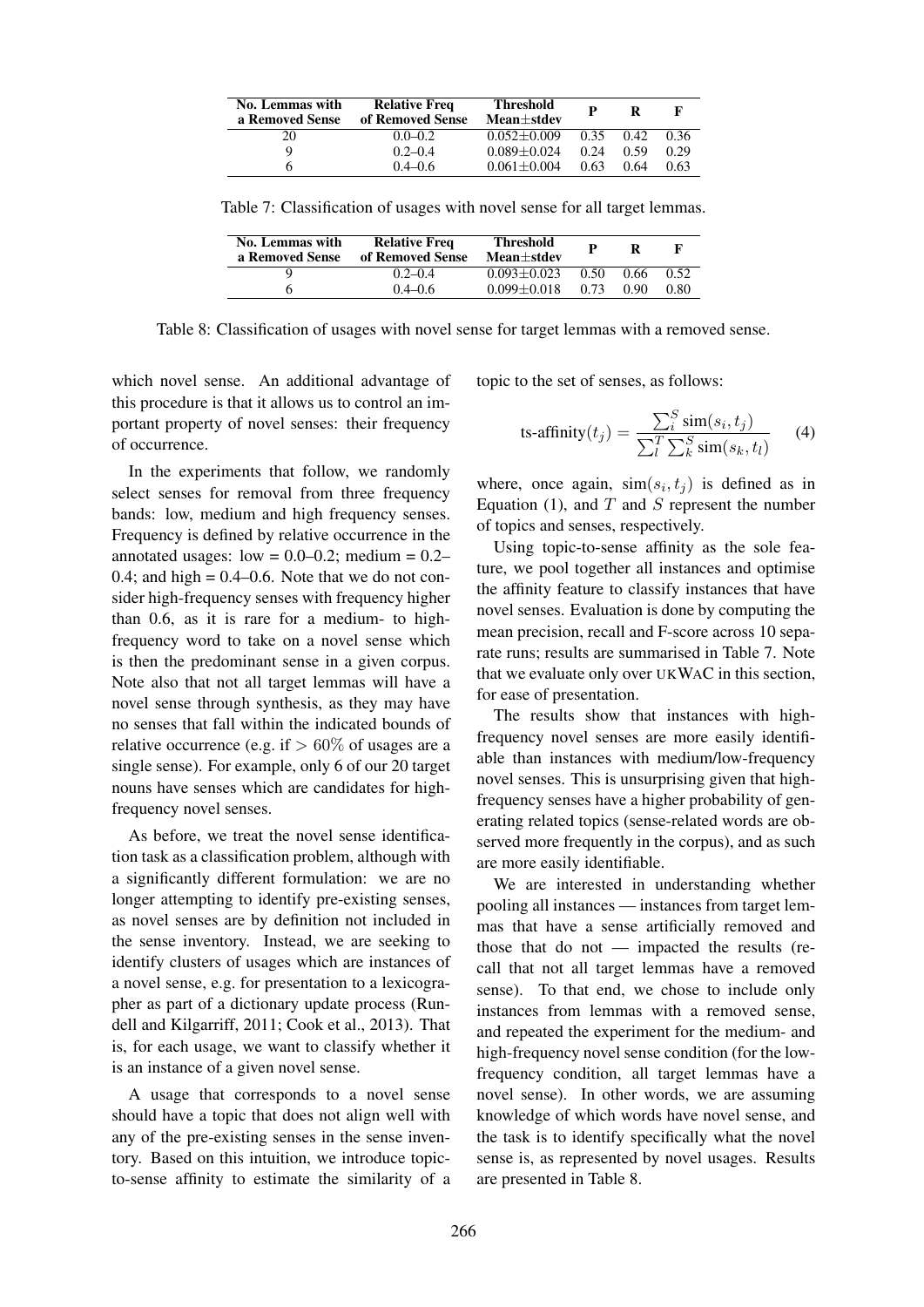| No. of Lemmas with | <b>No. of Lemmas without</b> | <b>Relative Freq</b> | <b>Wilcoxon Rank Sum</b> |
|--------------------|------------------------------|----------------------|--------------------------|
| a Removed Sense    | a Removed Sense              | of Removed Sense     | $p$ -value               |
|                    |                              | $0.0 - 0.2$          | 0.4543                   |
|                    |                              | $0.2 - 0.4$          | 0.0391                   |
|                    |                              | $0.4 - 0.6$          | 0.0247                   |

Table 9: Wilcoxon Rank Sum p-value results for testing target lemmas with removed sense vs. target lemmas without removed sense using novelty.

From the results, we see that the F-scores improved notably. This reveals that an additional step is necessary to determine whether a target lemma has a potential novel sense before feeding its instances to learn which of them contains the usage of the novel sense.

In the last experiment, we propose a new measure to tackle this: the identification of target lemmas that have a novel sense. We introduce novelty, a measure of the likelihood of a target lemma  $w$ having a novel sense:

novelty
$$
(w)
$$
 =  $\min_{t_j} \left( \max_{s_i} \frac{\text{sim}(s_i, t_j)}{f(t_j)} \right)$  (5)

where  $f(t_j)$  is the frequency of topic  $t_j$  in the corpus. The intuition behind novelty is that a target lemma with a novel sense should have a (somewhat-)frequent topic that has low association with any sense. That we use the frequency rather than the probability of the topic here is deliberate, as topics with a higher raw number of occurrences (whether as a low-probability topic for a high-frequency word, or a high-probability topic for a low-frequency word) are indicative of a novel word sense.

For each of our three datasets (with low-, medium- and high-frequency novel senses, respectively), we compute the novelty of the target lemmas and the p-value of a one-tailed Wilcoxon rank sum test to test if the two groups of lemmas (i.e. lemmas with a novel sense vs. lemmas without a novel sense) are statistically different.<sup>15</sup> Results are presented in Table 9. We see that the novelty measure can readily identify target lemmas with high- and medium-frequency novel senses  $(p < 0.05)$ , but the results are less promising for the low-frequency novel senses.

#### 6 Discussion

Our methodologies for the two proposed tasks of identifying unused and novel senses are simple extensions to demonstrate the flexibility and robustness of our methodology. Future work could pursue a more sophisticated methodology, using non-linear combinations of  $\text{sim}(s_i, t_j)$  for computing the affinity measures or multiple features in a supervised context. We contend, however, that these extensions are ultimately a preliminary demonstration to the flexibility and robustness of our methodology.

A natural next step for this research would be to couple sense distribution estimation and the detection of unattested senses with evidence from the context, using topics or other information about the local context (e.g. Agirre and Soroa (2009)) to carry out unsupervised WSD of individual token occurrences of a given word.

In summary, we have proposed a topic modelling-based method for estimating word sense distributions, based on Hierarchical Dirichlet Processes and the earlier work of Lau et al. (2012) on word sense induction, in probabilistically mapping the automatically-learned topics to senses in a sense inventory. We evaluated the ability of the method to learn predominant senses and induce word sense distributions, based on a broad range of datasets and two separate sense inventories. In doing so, we established that our method is comparable to the approach of McCarthy et al. (2007) at predominant sense learning, and superior at inducing word sense distributions. We further demonstrated the applicability of the method to the novel tasks of detecting word senses which are unattested in a corpus, and identifying novel senses which are found in a corpus but not captured in a word sense inventory.

#### Acknowledgements

We wish to thank the anonymous reviewers for their valuable comments. This research was supported in part by funding from the Australian Research Council.

<sup>&</sup>lt;sup>15</sup>Note that the number of words with low-frequency novel senses here is restricted to 10 (cf. 20 in Table 7) to ensure we have both positive and negative lemmas in the dataset.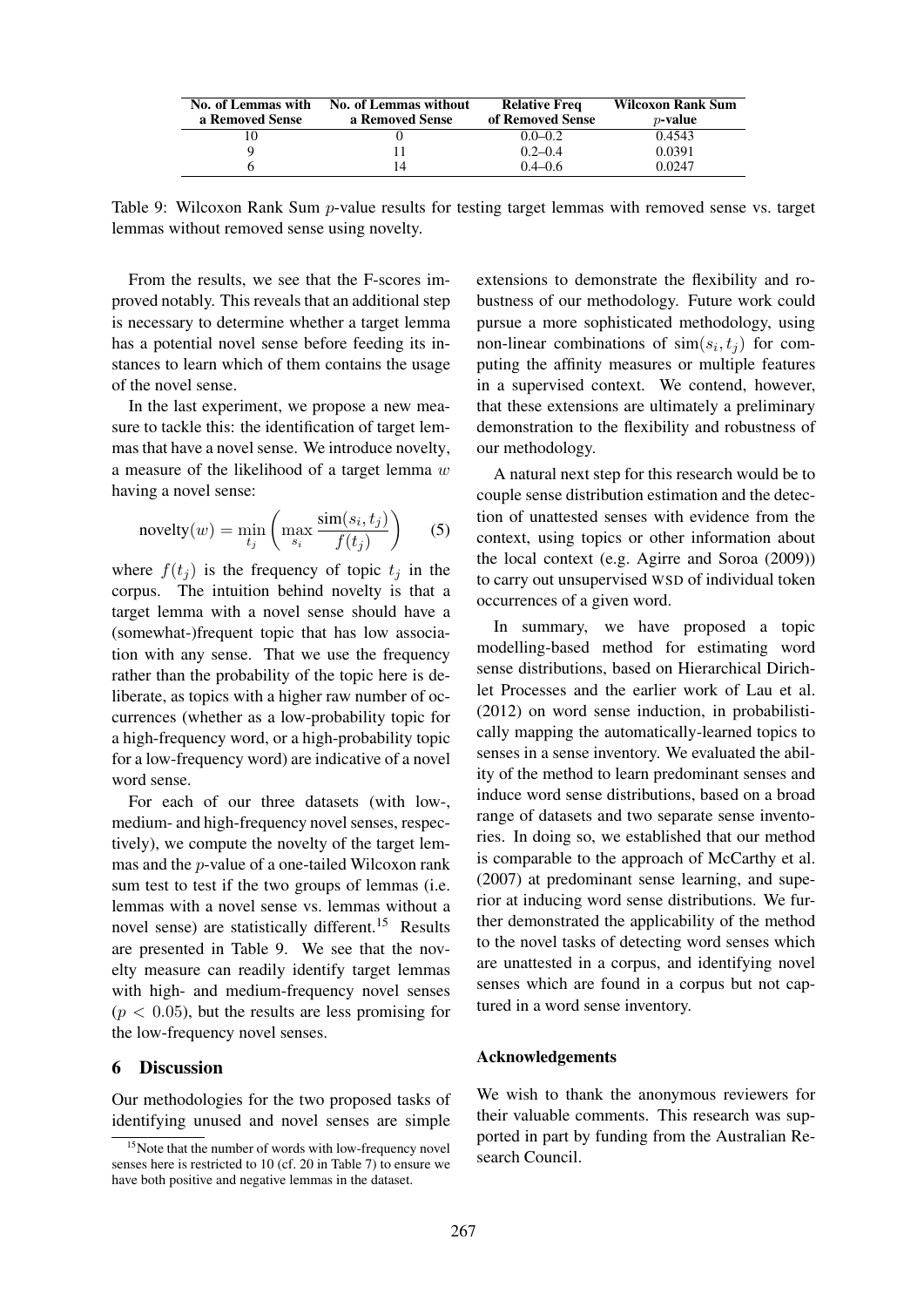## References

- Eneko Agirre and Philip Edmonds, editors. 2006. *Word Sense Disambiguation: Algorithms and Applications*. Springer, Dordrecht, Netherlands.
- Eneko Agirre and David Martinez. 2004. Unsupervised WSD based on automatically retrieved examples: The importance of bias. In *Proceedings of EMNLP 2004*, pages 25–32, Barcelona, Spain.
- Eneko Agirre and Aitor Soroa. 2007. SemEval-2007 task 02: Evaluating word sense induction and discrimination systems. In *Proceedings of the 4th International Workshop on Semantic Evaluations*, pages 7–12, Prague, Czech Republic.
- Eneko Agirre and Aitor Soroa. 2009. Personalizing PageRank for word sense disambiguation. In *Proceedings of the 12th Conference of the EACL (EACL 2009)*, pages 33–41, Athens, Greece.
- Timothy Baldwin, Paul Cook, Marco Lui, Andrew MacKinlay, and Li Wang. 2013. How noisy social media text, how diffrnt social media sources? In *Proceedings of the 6th International Joint Conference on Natural Language Processing (IJCNLP 2013)*, pages 356–364, Nagoya, Japan.
- Satanjeev Banerjee and Ted Pedersen. 2002. An adapted Lesk algorithm for word sense disambiguation using WordNet. In *Proceedings of the 3rd International Conference on Intelligent Text Processing and Computational Linguistics (CICLing-2002)*, pages 136–145, Mexico City, Mexico.
- David M. Blei, Andrew Y. Ng, and Michael I. Jordan. 2003. Latent Dirichlet allocation. *Journal of Machine Learning Research*, 3:993–1022.
- Jordan Boyd-Graber and David Blei. 2007. Putop: Turning predominant senses into a topic model for word sense disambiguation. In *Proc. of the Fourth International Workshop on Semantic Evaluations (SemEval-2007)*, pages 277–281, Prague, Czech Republic.
- Jordan Boyd-Graber, David Blei, and Xiaojin Zhu. 2007. A topic model for word sense disambiguation. In *Proc. of the 2007 Joint Conference on Empirical Methods in Natural Language Processing and Computational Natural Language Learning (EMNLP-CoNLL)*, pages 1024–1033, Prague, Czech Republic.
- Samuel Brody and Mirella Lapata. 2009. Bayesian word sense induction. In *Proceedings of the 12th Conference of the EACL (EACL 2009)*, pages 103– 111, Athens, Greece.
- Jun Fu Cai, Wee Sun Lee, and Yee Whye Teh. 2007. NUS-ML: Improving word sense disambiguation using topic features. In *Proc. of the Fourth International Workshop on Semantic Evaluations (SemEval-2007)*, pages 249–252, Prague, Czech Republic.
- Marine Carpuat, Hal Daumé III, Katharine Henry, Ann Irvine, Jagadeesh Jagarlamudi, and Rachel Rudinger. 2013. SenseSpotting: Never let your parallel data tie you to an old domain. In *Proc. of the 51st Annual Meeting of the Association for Computational Linguistics (ACL 2013)*, pages 1435–1445, Sofia, Bulgaria.
- Yee Seng Chan and Hwee Tou Ng. 2005. Word sense disambiguation with distribution estimation. In *Proc. of the 19th International Joint Conference on Artificial Intelligence (IJCAI 2005)*, pages 1010– 1015, Edinburgh, UK.
- Yee Seng Chan and Hwee Tou Ng. 2006. Estimating class priors in domain adaptation for word sense disambiguation. In *Proc. of the 21st International Conference on Computational Linguistics and 44th Annual Meeting of the Association for Computational Linguistics*, pages 89–96, Sydney, Australia.
- Paul Cook and Suzanne Stevenson. 2010. Automatically identifying changes in the semantic orientation of words. In *Proceedings of the 7th International Conference on Language Resources and Evaluation (LREC 2010)*, pages 28–34, Valletta, Malta.
- Paul Cook, Jey Han Lau, Michael Rundell, Diana Mc-Carthy, and Timothy Baldwin. 2013. A lexicographic appraisal of an automatic approach for detecting new word senses. In *Proceedings of eLex 2013*, pages 49–65, Tallinn, Estonia.
- Katrin Erk. 2006. Unknown word sense detection as outlier detection. In *Proc. of the Main Conference on Human Language Technology Conference of the North American Chapter of the Association of Computational Linguistics*, pages 128–135, New York City, USA.
- Christiane Fellbaum, editor. 1998. *WordNet: An Electronic Lexical Database*. MIT Press, Cambridge, USA.
- Adriano Ferraresi, Eros Zanchetta, Marco Baroni, and Silvia Bernardini. 2008. Introducing and evaluating ukWaC, a very large web-derived corpus of English. In *Proc. of the 4th Web as Corpus Workshop: Can we beat Google*, pages 47–54, Marrakech, Morocco.
- Spandana Gella, Paul Cook, and Timothy Baldwin. to appear. One sense per tweeter ... and other lexical semantic tales of Twitter. In *Proceedings of the 14th Conference of the EACL (EACL 2014)*, Gothenburg, Sweden.
- Kristina Gulordava and Marco Baroni. 2011. A distributional similarity approach to the detection of semantic change in the Google Books Ngram corpus. In *Proceedings of the GEMS 2011 Workshop on GEometrical Models of Natural Language Semantics*, pages 67–71, Edinburgh, UK.
- Eduard Hovy, Mitchell Marcus, Martha Palmer, Lance Ramshaw, and Ralph Weischedel. 2006. OntoNotes: The 90% solution. In *Proceedings of*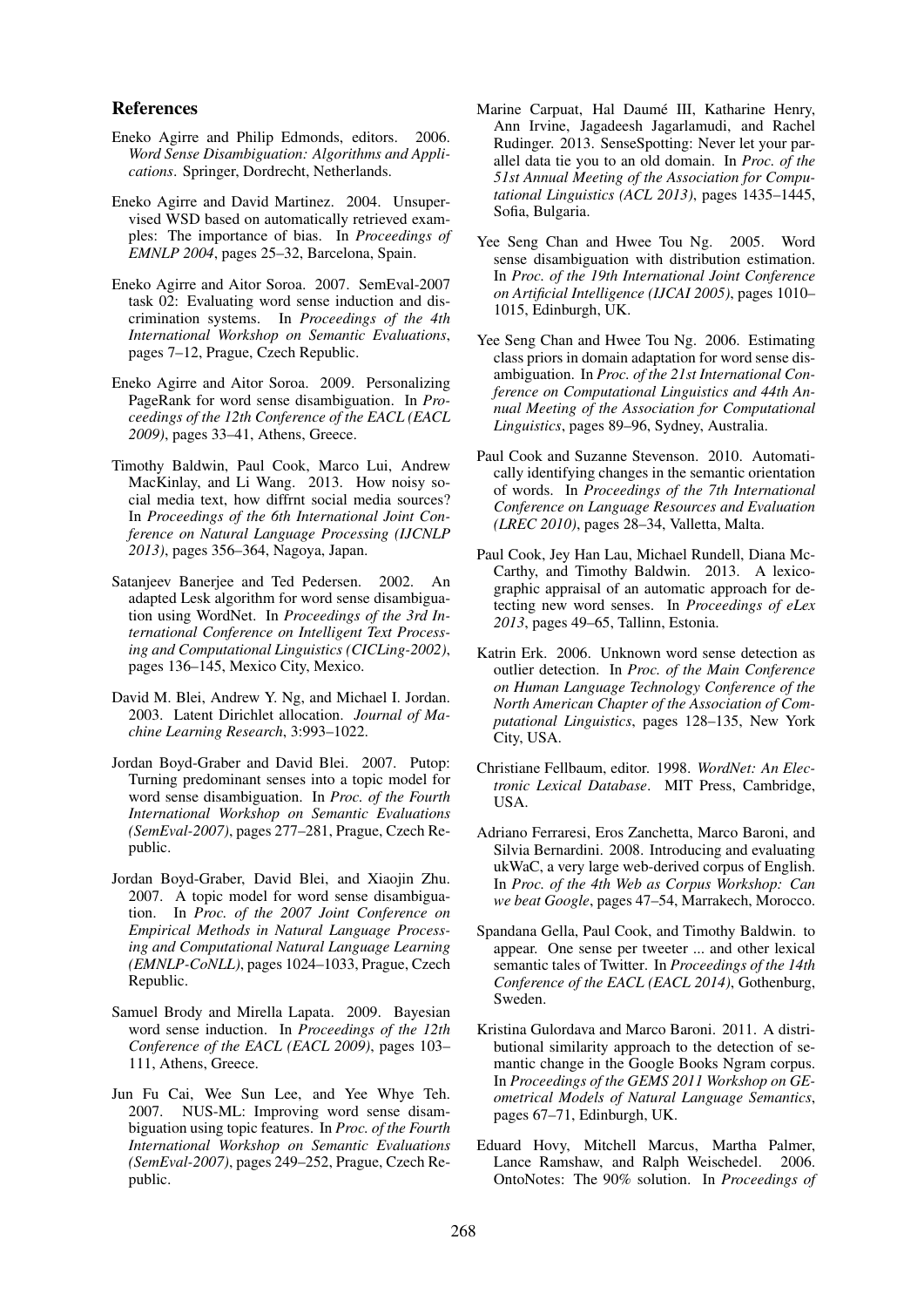*the Main Conference on Human Language Technology Conference of the North American Chapter of the Association of Computational Linguistics*, pages 57–60, New York City, USA.

- Ryu Iida, Diana McCarthy, and Rob Koeling. 2008. Gloss-based semantic similarity metrics for predominant sense acquisition. In *Proc. of the Third International Joint Conference on Natural Language Processing*, pages 561–568.
- Jay Jiang and David Conrath. 1997. Semantic similarity based on corpus statistics and lexical taxonomy. In *Proceedings on International Conference on Research in Computational Linguistics*, pages 19–33, Taipei, Taiwan.
- Peng Jin, Diana McCarthy, Rob Koeling, and John Carroll. 2009. Estimating and exploiting the entropy of sense distributions. In *Proceedings of the North American Chapter of the Association for Computational Linguistics – Human Language Technologies 2009 (NAACL HLT 2009): Short Papers*, pages 233– 236, Boulder, USA.
- David Jurgens and Ioannis Klapaftis. 2013. Semeval-2013 task 13: Word sense induction for graded and non-graded senses. In *Proceedings of the 7th International Workshop on Semantic Evaluation (SemEval 2013)*, pages 290–299, Atlanta, USA.
- Adam Kilgarriff. 2004. How dominant is the commonest sense of a word? Technical Report ITRI-04-10, Information Technology Research Institute, University of Brighton.
- Johannes Knopp, Johanna Völker, and Simone Paolo Ponzetto. 2013. Topic modeling for word sense induction. In *Proc. of the International Conference of the German Society for Computational Linguistics and Language Technology*, pages 97–103, Darmstadt, Germany.
- Rob Koeling, Diana McCarthy, and John Carroll. 2005. Domain-specific sense distributions and predominant sense acquisition. In *Proceedings of the 2005 Conference on Empirical Methods in Natural Language Processing (EMNLP 2005)*, pages 419– 426, Vancouver, Canada.
- Mirella Lapata and Chris Brew. 2004. Verb class disambiguation using informative priors. *Computational Linguistics*, 30(1):45–75.
- Jey Han Lau, Paul Cook, Diana McCarthy, David Newman, and Timothy Baldwin. 2012. Word sense induction for novel sense detection. In *Proceedings of the 13th Conference of the EACL (EACL 2012)*, pages 591–601, Avignon, France.
- Jey Han Lau, Paul Cook, and Timothy Baldwin. 2013a. unimelb: Topic modelling-based word sense induction. In *Proceedings of the 7th International Workshop on Semantic Evaluation (SemEval 2013)*, pages 307–311, Atlanta, USA.
- Jey Han Lau, Paul Cook, and Timothy Baldwin. 2013b. unimelb: Topic modelling-based word sense induction for web snippet clustering. In *Proceedings of the 7th International Workshop on Semantic Evaluation (SemEval 2013)*, pages 217–221, Atlanta, USA.
- Michael Lesk. 1986. Automatic sense disambiguation using machine readable dictionaries: How to tell a pine cone from an ice cream cone. In *Proceedings of the 1986 SIGDOC Conference*, pages 24–26, Ontario, Canada.
- Linlin Li, Benjamin Roth, and Caroline Sporleder. 2010. Topic models for word sense disambiguation and token-based idiom detection. In *Proc. of the 48th Annual Meeting of the Association for Computational Linguistics*, pages 1138–1147, Uppsala, Sweden.
- Dekang Lin. 1998. Automatic retrieval and clustering of similar words. In *Proceedings of the 36th Annual Meeting of the ACL and 17th International Conference on Computational Linguistics (COLING/ACL-98)*, pages 768–774, Montreal, Canada.
- Marco Lui and Timothy Baldwin. 2012. langid.py: An off-the-shelf language identification tool. In *Proceedings of the 50th Annual Meeting of the Association for Computational Linguistics (ACL 2012) Demo Session*, pages 25–30, Jeju, Republic of Korea.
- Suresh Manandhar, Ioannis Klapaftis, Dmitriy Dligach, and Sameer Pradhan. 2010. SemEval-2010 Task 14: Word sense induction & disambiguation. In *Proceedings of the 5th International Workshop on Semantic Evaluation*, pages 63–68, Uppsala, Sweden.
- Diana McCarthy, Rob Koeling, Julie Weeds, and John Carroll. 2004a. Automatic identification of infrequent word senses. In *Proc. of the 20th International Conference of Computational Linguistics, COLING-2004*, pages 1220–1226, Geneva, Switzerland.
- Diana McCarthy, Rob Koeling, Julie Weeds, and John Carroll. 2004b. Finding predominant senses in untagged text. In *Proceedings of the 42nd Annual Meeting of the Association for Computational Linguistics (ACL 2004)*, pages 280–287, Barcelona, Spain.
- Diana McCarthy, Rob Koeling, Julie Weeds, and John Carroll. 2007. Unsupervised acquisition of predominant word senses. *Computational Linguistics*, 4(33):553–590.
- George A. Miller, Claudia Leacock, Randee Tengi, and Ross T. Bunker. 1993. A semantic concordance. In *Proc. of the ARPA Workshop on Human Language Technology*, pages 303–308.
- Guido Minnen, John Carroll, and Darren Pearce. 2001. Applied morphological processing of English. *Natural Language Engineering*, 7(3):207–223.